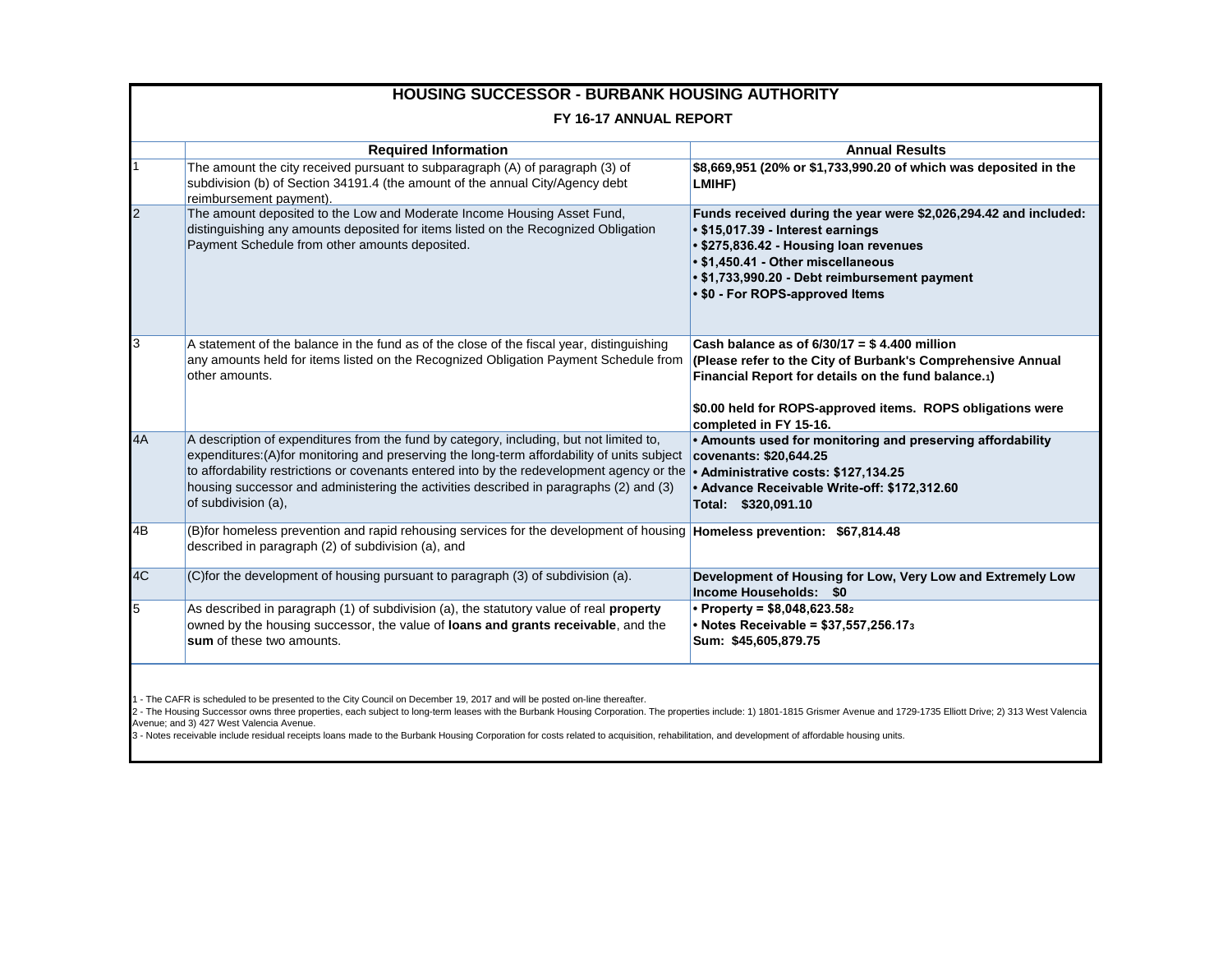| <b>HOUSING SUCCESSOR - BURBANK HOUSING AUTHORITY</b> |                                                                                                                                                                                                                                                                                                                                                                                                                                                                                         |                                                                                                                                                                                                                                                                                                                                                                                                                                                                                                                                                          |  |  |
|------------------------------------------------------|-----------------------------------------------------------------------------------------------------------------------------------------------------------------------------------------------------------------------------------------------------------------------------------------------------------------------------------------------------------------------------------------------------------------------------------------------------------------------------------------|----------------------------------------------------------------------------------------------------------------------------------------------------------------------------------------------------------------------------------------------------------------------------------------------------------------------------------------------------------------------------------------------------------------------------------------------------------------------------------------------------------------------------------------------------------|--|--|
| FY 16-17 ANNUAL REPORT                               |                                                                                                                                                                                                                                                                                                                                                                                                                                                                                         |                                                                                                                                                                                                                                                                                                                                                                                                                                                                                                                                                          |  |  |
| $6\phantom{.}6$                                      | A description of any transfers made pursuant to paragraph (2) of subdivision (c) in the<br>previous fiscal year and, if still unencumbered, in earlier fiscal years and a description of<br>and status update on any project for which transferred funds have been or will be<br>expended if that project has not yet been placed in service.                                                                                                                                           | N/A. The Housing Successor has not transferred funds to other<br><b>Successor Housing Agencies.</b>                                                                                                                                                                                                                                                                                                                                                                                                                                                      |  |  |
| $\overline{7}$                                       | A description of any project for which the housing successor receives or holds property<br>tax revenue pursuant to the Recognized Obligation Payment Schedule and the status of<br>that project.                                                                                                                                                                                                                                                                                        | None. The Housing Successor neither receives nor holds property<br>tax revenues pursuant to the ROPS. ROPS obligations under this<br>section were completed in FY 15-16.                                                                                                                                                                                                                                                                                                                                                                                 |  |  |
| 8                                                    | For interests in real property acquired by the former redevelopment agency prior to<br>February 1, 2012, a status update on compliance with Section 33334.16. For interests in<br>real property acquired on or after February 1, 2012, a status update on the project.                                                                                                                                                                                                                  | The Housing Successor owns three properties acquired by the<br>former redevelopment agency prior to February 1, 2012. Each<br>property is subject to a long-term lease with the Burbank Housing<br>Corporation. The properties include:<br>1) 1801-1815 Grismer Avenue and 1729-1735 Elliott Drive;<br>2) 313 West Valencia Avenue; and<br>3) 427 West Valencia Avenue.<br>Approved housing developments for the three properties have<br>been completed as required.<br>The Housing Successor has not acquired real property after<br>February 1, 2012. |  |  |
| 9                                                    | A description of any outstanding obligations pursuant to Section 33413 that remained to<br>transfer to the housing successor on February 1, 2012, of the housing successor's<br>progress in meeting those obligations, and of the housing successor's plans to meet<br>unmet obligations. In addition, the housing successor shall include in the report posted<br>on its Internet Web site the implementation plans of the former redevelopment agency.                                | The former redevelopment agency did not have any outstanding<br>replacement or inclusionary housing obligations that remained to<br>be transferred to the Housing Successor. Therefore, the Housing<br>Successor has no obligations to report. The last Implementation<br>Plan of the former redevelopment agency is posted on the<br><b>Successor Agency website.</b>                                                                                                                                                                                   |  |  |
| 10                                                   | The information required by subparagraph (B) of paragraph (3) of subdivision (a).                                                                                                                                                                                                                                                                                                                                                                                                       | N/A. Reporting requirements related to the expenditures by<br>income type are not required until 2019.                                                                                                                                                                                                                                                                                                                                                                                                                                                   |  |  |
| 11                                                   | The percentage of units of deed-restricted rental housing restricted to seniors and<br>assisted individually or jointly by the housing successor, its former redevelopment<br>agency, and its host jurisdiction within the previous 10 years in relation to the aggregate<br>number of units of deed-restricted rental housing assisted individually or jointly by the<br>housing successor, its former redevelopment agency, and its host jurisdiction within the<br>same time period. | Since FY 05-06 the following affordable housing units have been<br>developed:<br>267 Rental Units<br>+55 Ownership Units<br>322 Total Units, of which 43 units or 13.35% were developed<br>exclusively for seniors.                                                                                                                                                                                                                                                                                                                                      |  |  |
| 12                                                   | The amount of any excess surplus, the amount of time that the successor agency has<br>had excess surplus, and the housing successor's plan for eliminating the excess surplus.                                                                                                                                                                                                                                                                                                          | N/A                                                                                                                                                                                                                                                                                                                                                                                                                                                                                                                                                      |  |  |